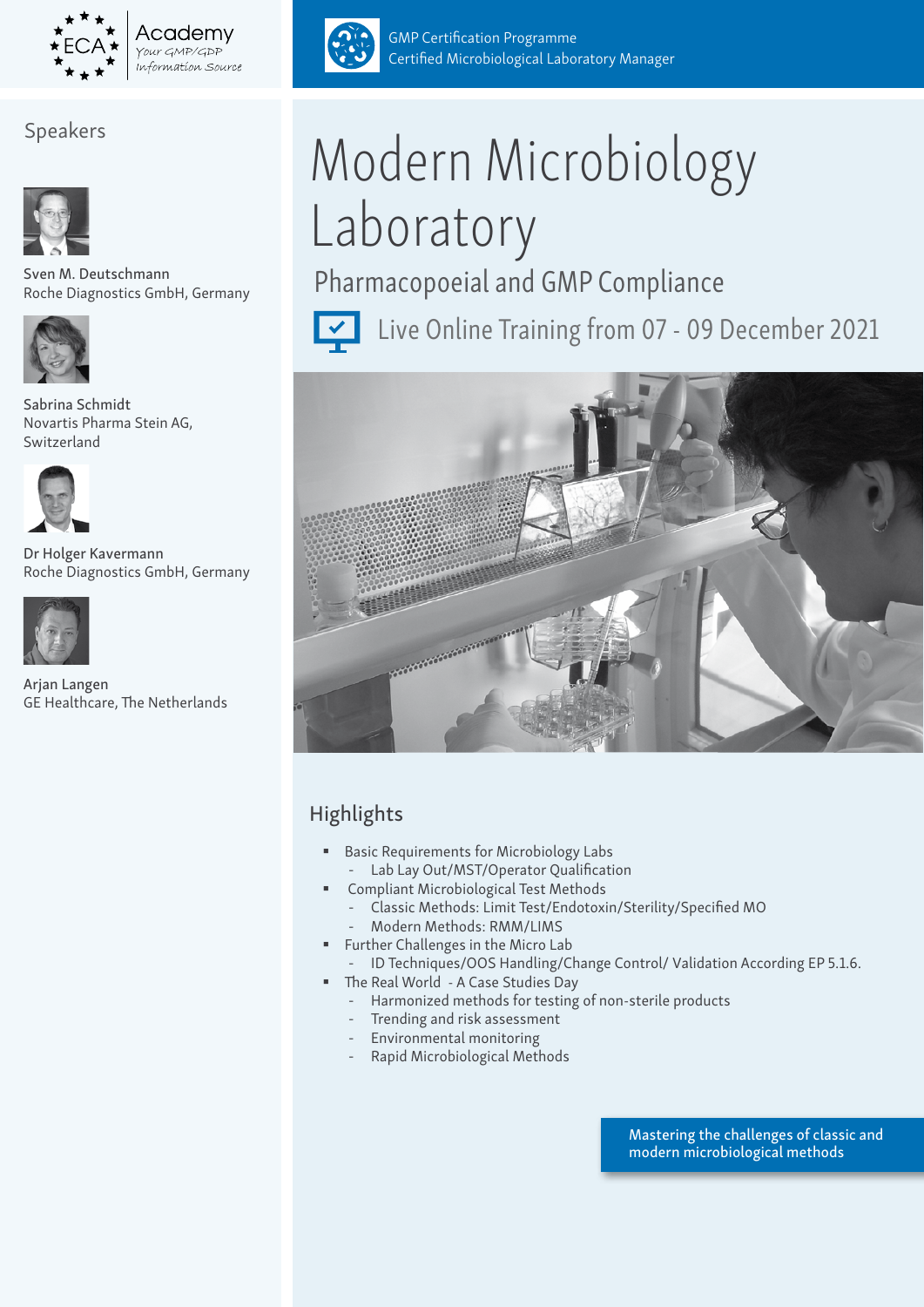# Objective

Most of the tests used in microbiological quality control are described in detail in the various pharmacopoeias (e.g. EP, USP and JP). These methods are generally considered validated - but not yet for your products!

Ultimately it is up to you to prove that the official methods work in your environment and for your product. The validation of microbiological test methods for your needs requires a lot of time, money and personnel. However, it can also become unexpectedly complicated when your own product interferes with the test method or effects such as masking for endotoxins prevent detection. Also special challenges, such as very short shelf life or extremely small batches may require a different or adapted method.

The real challenge is to meet both regulatory requirements and the financial targets set by your management.

During this three-day online training, you will be introduced to classical and alternative methods as well as strategies for a sustainable approach to implement and perform microbiological testing procedures in compliance with regulations. This course gives you clear guidance on how to perform these tasks in addition to your routine laboratory work.

A key element of this seminar will be case studies and practical examples. Our experienced ECA course instructors, some of whom are members of the Pharmacopoeia expert groups, will present their experience to guide you to practical solutions. The training also offers the opportunity to submit questions throughout the seminar, which will be answered in special Q&A sessions.

This course will provide practical guidance on implementing the harmonized test methods as well as alternative microbiological methods!

# Target Audience

This GMP Training is designed for microbiologists, managers and supervisors of pharmaceutical microbiological laboratories.

Furthermore, the course will be of interest to personnel from quality control, quality assurance, regulatory affairs and contract laboratories involved in the microbiological aspects of the production and testing of medicinal products.

# Programme Day 1

#### Module 1:

# Basic Requirements for Microbiological Laboratories

# Lab Layout and Equipment Qualification

- Clean and dirty concepts
- Avoiding cross contamination
- Lay out requirements for a PCR lab
- Equipment qualification points to consider for a microbiological lab

# Method Suitability Test vs. Microbiological Method Validation

- Designing a MST strategy
- Worked examples of MST, creams, liquids, tablets
- MST for difficult formulations
- Transferring methods to other laboratories, what do you need?
- Microbial cultures, selection and maintenance
- Microbiological media: how to make it, store it and test it
- Background and revision of chapter Ph. Eur. 5.1.6
- Validation process
- Accuracy, precision, specificity, LOD, LOQ, linearity, range, robustness
- Case study for the Milliflex Quantum System

# Module 2: Compliant Microbiological Test Methods

Microbial Enumeration Test for Non-Sterile Products

- The harmonised approach USP/Ph.Eur. /JP
- Relevant parameters in the test procedure
- Choosing the most suitable test method
- Microbial quality of excipients, APIs and final dosage forms
- Defining alert levels based on historical data
- The approach of risk assessment testing

## Tests for Specified Microorganisms

- **Testing methods**
- Challenges concerning the suitability testing
- How to choose the right growth media supplier
- What are objectionable micro-organisms

## Bacterial Endotoxins/Test Validation

- Principles of the techniques
	- Gel-clot techniques
	- Photometric techniques
- Preparatory testing / validation tests
- LER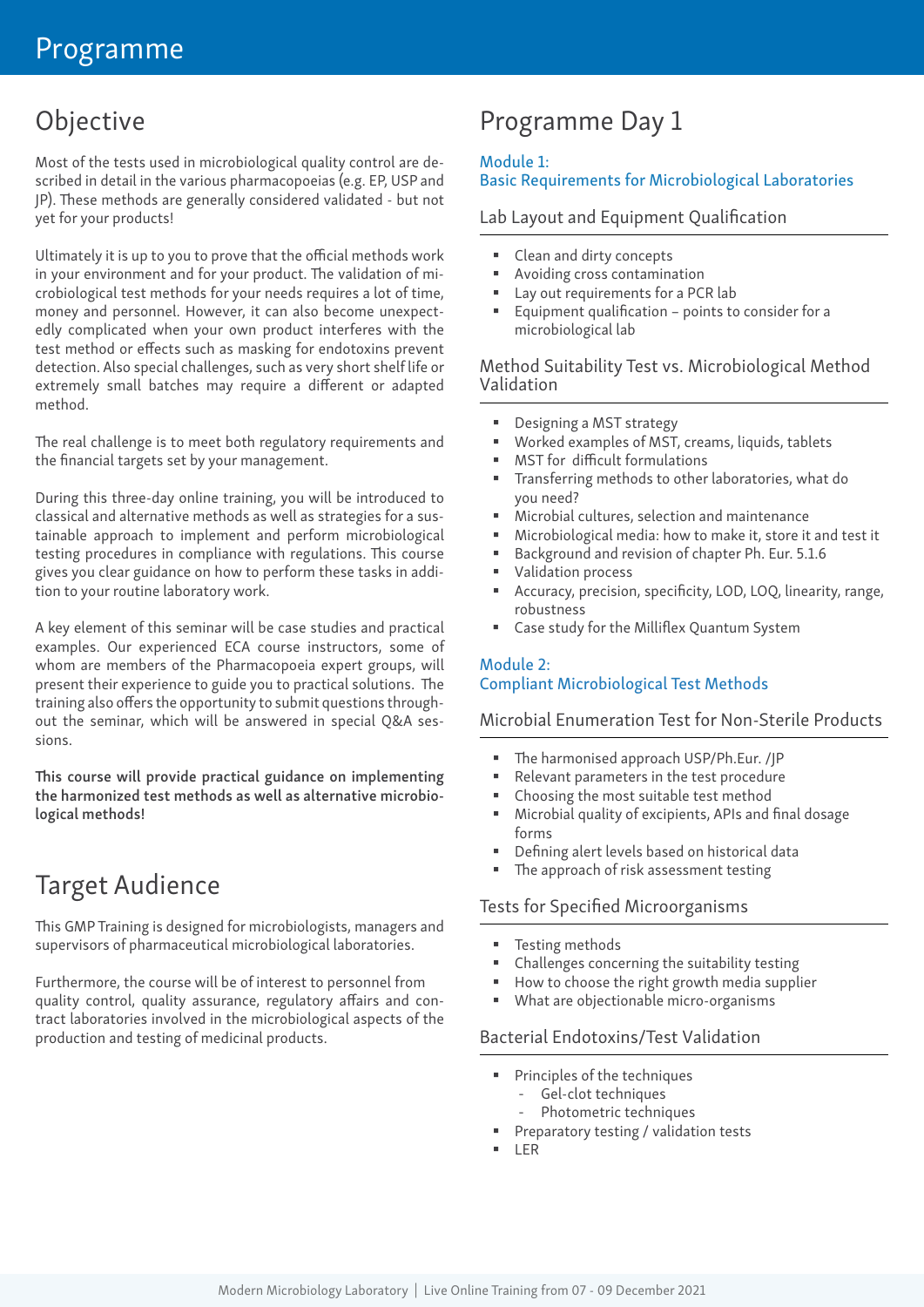# Testing of Pharmaceutical Water

- Regulation and requirements for pharmaceutical water
- Validation of water systems
- Water testing & deviation handling

## The Test of Sterility

- Media
- Method suitability tests
- Test procedures
	- Membrane filtration method
	- Direct transfer or direct inoculation method

# Programme Day 2

# Rapid Microbiological Methods

- Overview on the current RMMs
- Limitations and benefits of the different RMM?

# Environmental Monitoring

- Monitoring of non-sterile processes
- Aseptic manufacture:
	- developing a programme
	- interpreting data
	- regulatory requirements
- Monitoring methods; air, surface, people
- A complete programme for a sterile product

# Module 3: Further Challenges in Modern Microbiological Labs

Identification Techniques – Phenotypic / Genotypic

- Phenotypic and genotypic identification techniquesadvantages and limitations
- A change from phenotypic to genotypic identification and the surprises
- New methods what's in sight?

## Training and Qualification of Analysts

 A structured training programme for microbiologists - what they need to know and why

# Disinfection – Efficacy Testing and Validation

- Antimicrobial agents and their efficacy
- **Testing methods**
- Efficacy testing against isolates
- Validation approach
- Guidelines

# Change Control

- Capturing changes in your process.
- When is a change not a change?
- Change control after the event!
- Your change control process, making it robust

# Programme Day 3

# Dealing with OOS Results

- How do we define alert and action limits?
- How should we react on Out-Of-Specification results?
- How can we perform a proper Failure Investigation?

#### Module 4:

## The Real World - Case Studies and Examples

## Risk Assessment and Trending

This part of day 3 will give you an insight in trending of microbiological data and principles of microbiological risk assessments. It will cover the regulatory background like ICH Q9 and make you familiar with risk identification tools like FMEA (Failure Mode and Effects Analysis) or FTA (Fault Tree Analysis).

## The Harmonized Methods for Testing of Non-Sterile Products

The goal of this session is to encourage the participants to think globally when analyzing microbiology problems. Microbiology problems are subtle and often multifactorial in their origin. The examples will show you tips and tricks in testing methods and a possibility to discuss the issues of the implementation of the harmonized methods like growth promotion testing, creating an implementation concept and necessary investments.

## Environmental Monitoring – Set-Up and Deviations

This presentation gives you an understanding of how to set-up an environmental monitoring programme, and how to handle excursions. The discussions will focus on initial qualification vs. routine monitoring, how many samples are reasonable, reporting structure of environmental monitoring data, corrective actions and the impact of environmental data on product release.

## Rapid Microbiological Methods – Regulatory Background and Implementation

This session offers you a unique possibility to evaluate the new developments in RMM systems to extend the experiences in validation and implementation of these systems in pharmaceutical industry. Furthermore you will learn more about the expectations of European and US authorities.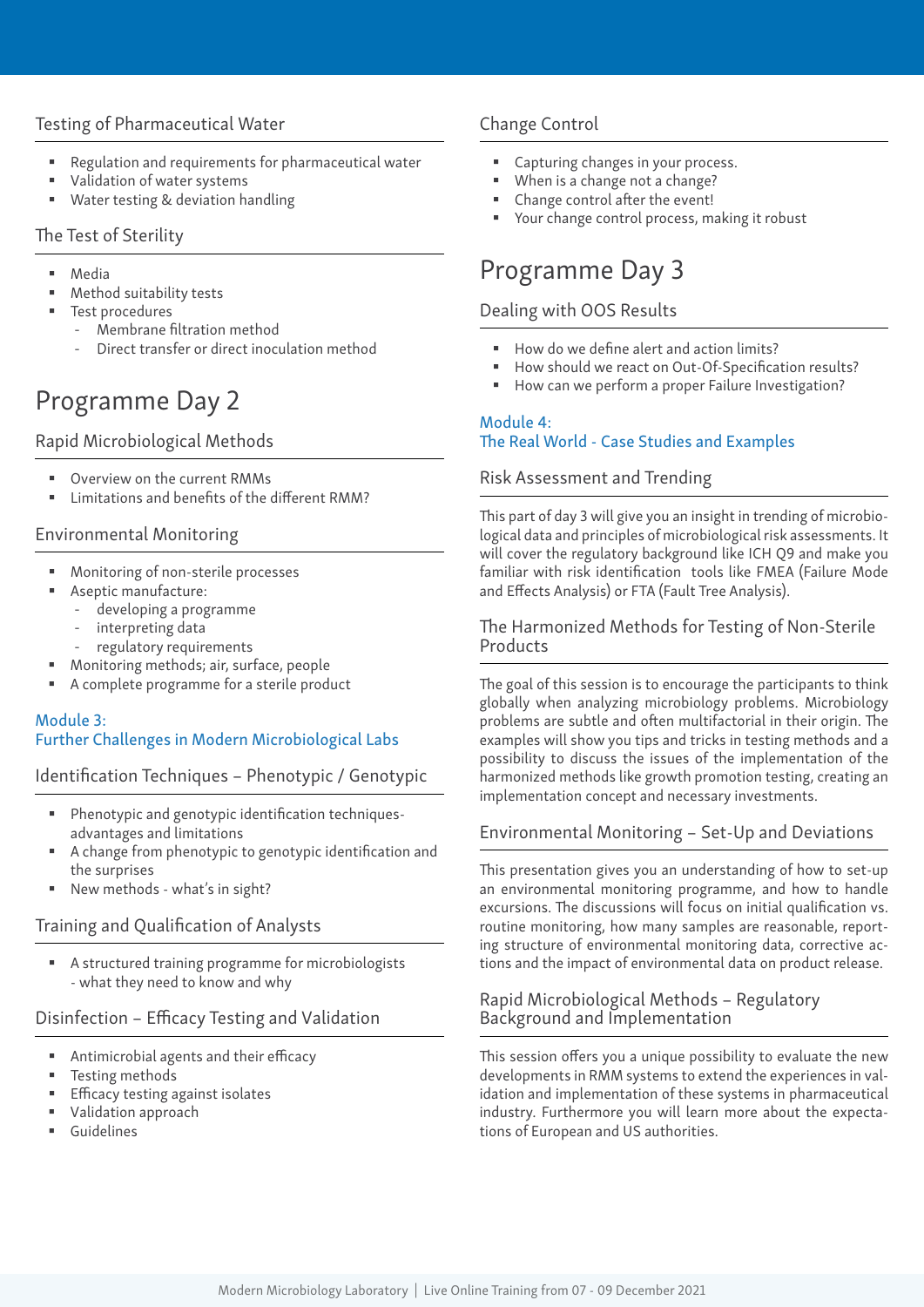# Speakers



Sven M. Deutschmann Roche Diagnostics GmbH, Germany

Sven M. Deutschmann studied biology at the University of Brunswick. In 1995 he joined Roche Diagnostics GmbH. Currently, Sven Deutschmann is Head of Global ASAT Adventitious Agents Testing & Alternative Microbiological Methods, Global Analytical Science & Technology. (gASAT). Besides his local and global responsibilities he is a member of several microbiological expert groups, e.g at the German Pharmacopeia Commission, in the Working Parties "Bacterial Endotoxins",and Expert Group 1 "Biological Methods and Statistical Analysis" of the European Pharmacopeia Commissions. In addition, he is chairman of the Advisory Board of the ECA "Pharmaceutical Microbiology Working Group".



Sabrina Schmidt Novartis Pharma Stein AG, Switzerland

Sabrina Schmidt is currently Sr. QA Expert / QA Team Leader SU QA/QC, QA Ops Microbiology Solids Novartis Technical Operations in Stein, Switzerland. She worked for Eurofins from 2000 to 2005. In 2013, she became Senior QA Specialist at Novartis and has held the position of QA Expert/Teamlead QA Microbiology since 2017. In the course of her work, she has gained diverse experience in the field of microbiological monitoring, QA and QC of non-sterile products.



# Dr Holger Kavermann Roche Diagnostics GmbH, Germany

Holger Kavermann studied microbiology at the University of Göttingen and obtained his PhD in medical microbiology at the University of Munich. In 2003 he joined Roche Diagnostics GmbH, as Manager QC responsible for the microbiological and cell biological analytics of QC and In-Process-Control samples in the production of biotechnological derived active pharmaceutical ingredients. Since 2013 he has been heading the QC Department for Environmental Monitoring and Cleaning Validation.



Arjan Langen Director Sterility Assurance, GE Healthcare, The Netherlands

Arjan Langen has over 20 years of experience within the field of pharmaceutical microbiology. He worked for several pharmaceutical and biotech companies (Nobilon, DSM, MSD) and had various local and global roles within QC, QA, manufacturing and auditing. Currently he is Director Sterility Assurance at GE Healthcare, responsible for the global Sterility Assurance program. Besides he is a member of the ECA Annex 1 task force that works on the detailed review of the draft revision text of Annex 1. He is microbiologist by training, qualified IRCA/QCI auditor and Green Belt certified.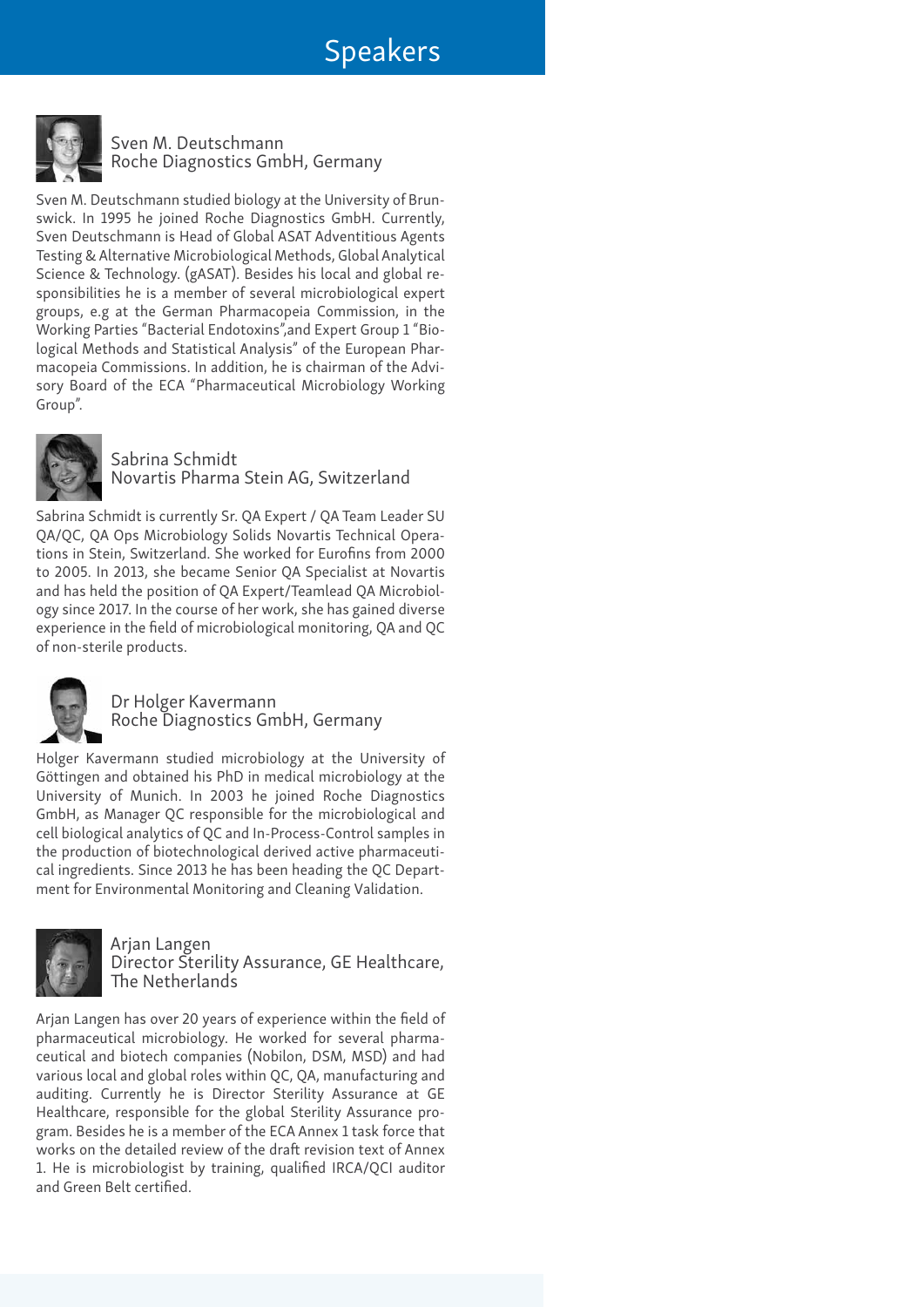

# Date of the Live Online Training

Tuesday, 07 December 2021, 09.00 – 18.00 h CET Wednesday, 08 December 2021, 09.00 – 17.00 h CET Thursday, 09 December 2021, 09.00 – 13.30 h CET

## Technical Requirements

For our Live Online Training Courses and Webinars, we use Cisco WebEx, one of the leading suppliers of online meetings.

At http://www.webex.com/test-meeting.html you can check if your system meets the necessary requirements for the participation at a WebEx meeting and at the same time install the necessary plug-in. Please just enter your name and e-mail address for the test. If the installation is not possible because of your rights for the computer system, please contact your IT department. WebEx is a standard nowadays and the necessary installation is fast and easy.

# Fees (per delegate, plus VAT)

ECA Members € 1,790 APIC Members € 1,890 Non-ECA Members € 1,990 EU GMP Inspectorates € 995 The fee is payable in advance after receipt of invoice.

# Registration

Via the attached reservation form, by e-mail or by fax message. Or you register online at www.gmp-compliance.org.

#### Presentations/Certificate

The presentations will be made available to you prior to the Live Online Training as PDF files. After the event, you will automatically receive your certificate of participation.

# Ordering Recordings

Independent from the Live Online Training Courses, you can also order recordings of selected Live Online Training Courses at the same conditions – at www.gmp-compliance.org/recordings. These recordings will be provided on our media server. All you need to watch it is an Internet browser – no additional software.

# Conference language

The official conference language will be English.

## Organisation and Contact

ECA has entrusted Concept Heidelberg with the organisation of this event.

CONCEPT HEIDELBERG P.O.Box 10 17 64 69007 Heidelberg, Germany Phone +49(0)62 21/84 44-0 Fax +49(0)62 21/84 44 34 info@concept-heidelberg.de www.concept-heidelberg.de

#

For questions regarding content please contact: Mr Axel H. Schroeder (Operations Director) at +49(0)62 21/84 44 10, or at schroeder@concept-heidelberg.de.

For questions regarding organisation please contact: Ms Jessica Frechen (Organisation Manager) at +49(0)62 21/84 44 60, or at frechen@concept-heidelberg.de.

# Your Benefit

## Internationally Acknowledged Certificate from ECA Academy

The EU GMP Guide requires: "... All personnel should be aware of the principles of Good Manufacturing Practice that affect them and receive initial and continuing training,…". This is why you receive an acknowledged participant certificate, which lists the contents of the seminar in detail and with which you document your training.

| Mr John Doe                                                                                                                                        |
|----------------------------------------------------------------------------------------------------------------------------------------------------|
| has completed a two day ECA-Course on 5 to 6 December 2019 in<br>Barcelona, Spain covering the following subject.                                  |
| ECA - Lab Data Integrity - Meeting FDA & EU Concerns<br>Part 2: Self Inspections and Audits to Confirm Effective<br><b>Data Integrity Controls</b> |
| Contants of the course:                                                                                                                            |
| <b>SHrodutton to Course</b>                                                                                                                        |
| Oata Integrity Self Inspections and Audits for Hybrid and Electronic Systems.                                                                      |
| · Workshop I:<br>Risk Assessment and Prioritisation                                                                                                |
| Workshop III:<br>Aude of an Excel Spreadsheet                                                                                                      |
| · Workshee III:<br>Auditing a Hubrid Standalone System.                                                                                            |
| . Workshee IV:<br>Auditing a Natworked Laboratory System - Audit Trail Review                                                                      |
| Workshee V:<br>Electronic Signature Auditing                                                                                                       |
| Workshop V2:<br>Preparing for the Deta Intronty Audit                                                                                              |
| . Workshire VIII<br>Observations and Findings During a Laboratory<br>Audit and Planning the Closing Meeting                                        |
| Workshop VIII.<br>Fredhock to the Automs:                                                                                                          |
| - Review of the Course and Key Learning Points                                                                                                     |
| sdelberg, 6 December 2019.                                                                                                                         |
|                                                                                                                                                    |
|                                                                                                                                                    |

#### This Training Course is recognized for the GMP/ GDP Certification Scheme

Building on your education the ECA GMP/GDP certification programmes provide you with the appropriate supplement to acquire this qualification. This training course is the first element for your additional certification. Simply choose any three courses within the programme according to your professional interest. Your certificate is then valid for two years. To renew it, you can pick any training from the ECA courses and conferences list within that two-years period – allowing you to broaden your knowledge in GMP and GDP compliance. Please find more information at www.gmp-certification.org

| We hereby confirm that                                                                                                                    |
|-------------------------------------------------------------------------------------------------------------------------------------------|
| Mr John Smith                                                                                                                             |
| has completed the following ECA GMP Certification Programme                                                                               |
| ECA Certified<br>Microbiological Laboratory<br>Manager                                                                                    |
| [to be renewed by February 2022]                                                                                                          |
| <b>Statement of Continuous Education</b>                                                                                                  |
| We also confirm the participation in the following training courses and<br>conferences recognised for the ECA GMP Certification Programme |
| Bioburden - Leucos and Panel Discussion                                                                                                   |
| Contamination Control Strategies<br>Modern Microbiology Laboratory                                                                        |
| Heidelberg, January 2020                                                                                                                  |
| Afrikin Honories<br>Chairman, ECA Foundation                                                                                              |